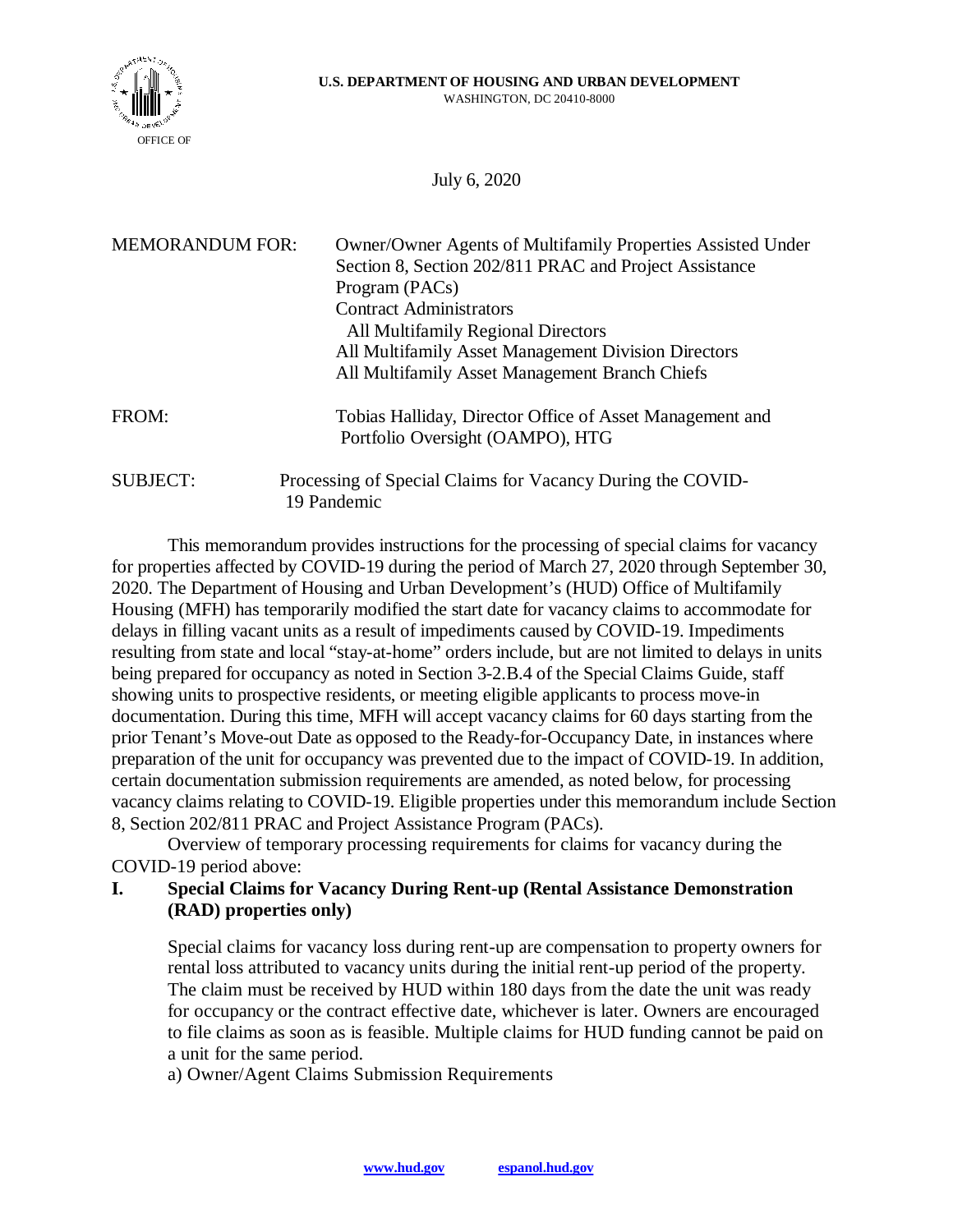1. Claim forms:

HUD-52670-A Part 2, Special Claims Schedule

- HUD- 52671-B, Special Claims for Vacancies During Rent-up (for claims submitted under this Memo, mark top of form "COVID-19")
- 2. Supporting Documentation:
	- � A list of all units leased and available for lease as of the effective date of the Permission to Occupy (For HUD-92485) signed by the HUD Architect/Engineer or the effective date of the contract, whichever is later. In addition, justification must be provided for all units explaining why they remain vacant as a result of the COVID-19 pandemic.
	- � A certification that property marketing is compliant under the Affirmative Fair Housing Marketing Plan (AFHMP).
	- � All other documentation requirements remain the same with the exception of documentation related to owner efforts to process applicants that have been impeded by COVID-19.
- 3. Submit claim forms and documentation to your HUD Field Office.

## b) HUD Field Office Claim Review

HUD Offices must process special claims for vacancy loss during rent-up by following the Special Claims Guide with the exception of following the date and documentation instructions specified above.

## **II. Special Claims for Vacancy Loss After Rent-up (Regular Vacancy)**

A special claim for vacancy loss after rent-up is compensation to the property owner for the loss of rental income of a unit that was previously occupied by an assisted tenant but has become vacant for circumstances beyond the owner's control. The claim must be received by HUD/ CA within 180 days from the date the unit was vacated by a former tenant. Multiple claims for HUD funding cannot be paid on a unit for the same period. a) Owner/Agent Claims Submission Requirements

- 1. Claim forms: HUD-52670-A Part 2, Special Claims Schedule HUD- 52671-C, Special Claims for Regular Vacancies *(use the day after the prior tenant move-out date to calculate the vacancy loss payment not to exceed 60 days)*  (for claims submitted under this Memo, mark top of form "COVID-19")
- 2. Supporting Documentation: